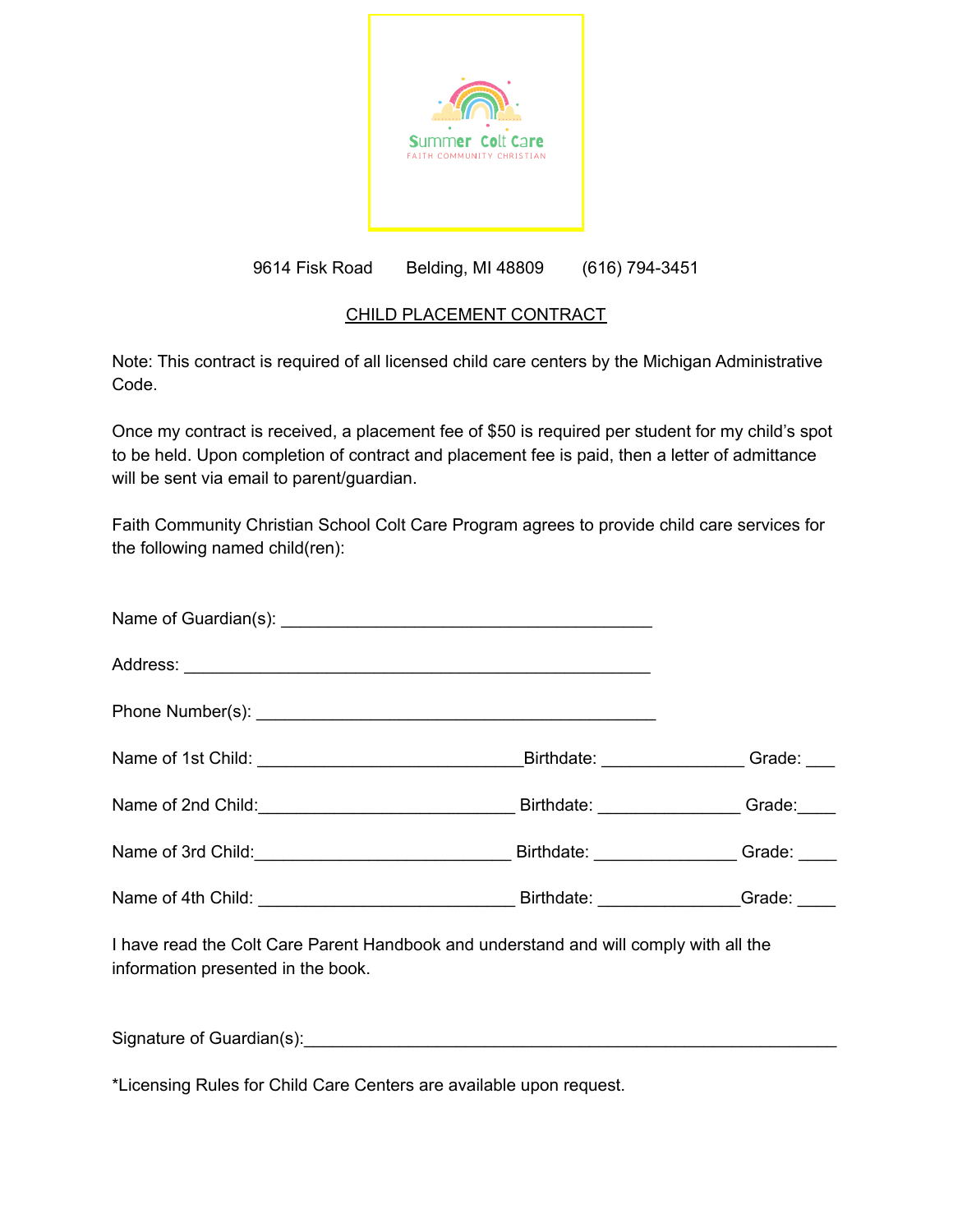## COLT CARE WEEKLY SCHEDULE

| Date of Birth: __________________________________Grade: ________________________ |                                                   |  |                                     |          |        |
|----------------------------------------------------------------------------------|---------------------------------------------------|--|-------------------------------------|----------|--------|
|                                                                                  |                                                   |  |                                     |          |        |
| Guardian Phone #: ___________________________                                    |                                                   |  |                                     |          |        |
|                                                                                  | Guardian Phone #: _______________________________ |  |                                     |          |        |
|                                                                                  |                                                   |  |                                     |          |        |
|                                                                                  |                                                   |  |                                     |          |        |
| <b>Weekly Schedule</b>                                                           |                                                   |  | Start Date: _______________________ |          |        |
|                                                                                  | Monday                                            |  | Tuesday Wednesday                   | Thursday | Friday |
| Morning                                                                          |                                                   |  |                                     |          |        |
| Afternoon                                                                        |                                                   |  |                                     |          |        |

I agree to notify the FCCS office of any changes to the above Colt Care schedule at least one week prior to the implementation and approval by the FCCS Administrator.

Guardian Signature: \_\_\_\_\_\_\_\_\_\_\_\_\_\_\_\_\_\_\_\_\_\_\_\_\_\_\_\_\_\_\_\_\_\_\_\_\_\_\_\_\_\_\_\_\_\_\_\_\_\_\_\_\_\_\_\_\_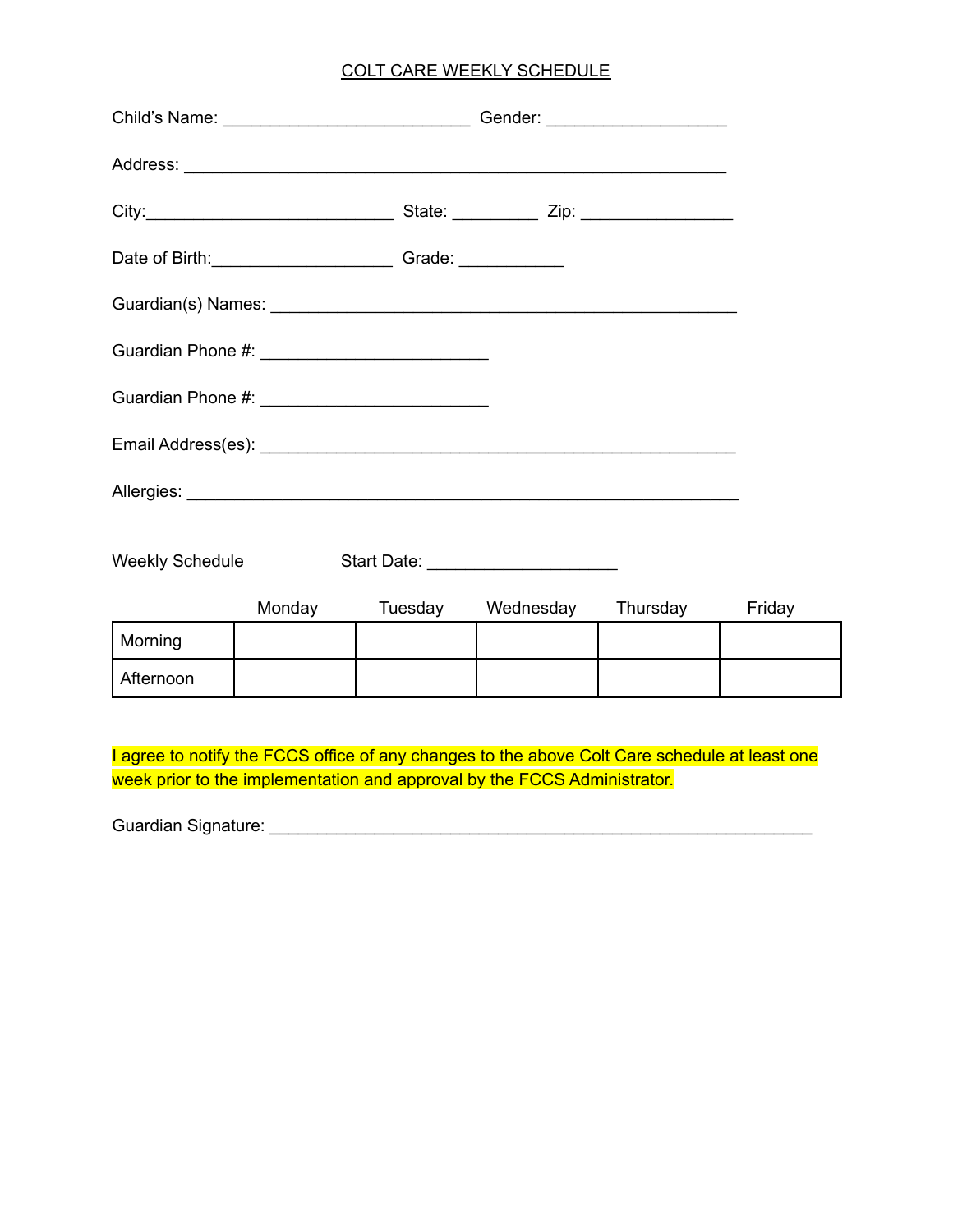### Faith Community Christian School (FCCS) Colt Care Contract

Summer Colt Care Hours of Operation: Monday thru Friday 6:30 a.m.-6:00 p.m. (Please see the Colt Care Summer Calendar for available dates.)

Guardian agrees to the following:

- To pay the following fees: Families currently enrolled at FCCS for summer child care will pay \$28/day per child for full time attendance. Children who attend less than 4 days will pay \$30/day per child for attendance.
- Parents will send lunch with each child, each day. Snacks will be provided FCCS staff will be provided within the child care fees.
- To pay Colt Care fees when billed. Late payment charges of \$10.00 per week after billing statements due. After two weeks of non-payment, your child will lose his/her place in the summer childcare program.FCCS does not host "free days". Once your days are scheduled, we staff our program based on numbers. Families must pay for days scheduled, yet unattended.
- Late pick-up fee as follows:
	- Children picked up after 6:00 p.m. will be charged \$5.00 for every 15 minutes or portion thereof beyond 6:00 p.m.
- My/our child is in good health. Immunizations are up to date (or waiver is on file with the FCCS office), and my child can participate in all activities at Colt Care. I assume responsibility for the state of his/her health while in this program. I will provide a change of clothes for my child.
- Be advised that the center maintains a licensing notebook of all licensing inspection reports, special investigation reports and all related corrective action plans. The notebook is available for parents to review during regular business hours. Please contact the Administrator to review.

I/we have read the Parent Handbook and agree to abide by the policies. Upon signing this agreement, the guardian(s) and the child care facility agree to abide by all the provisions contained in this contract.

Guardian Signature: \_\_\_\_\_\_\_\_\_\_\_\_\_\_\_\_\_\_\_\_\_ Administrator Signature: \_\_\_\_\_\_\_\_\_\_\_\_\_\_\_

Printed Name: \_\_\_\_\_\_\_\_\_\_\_\_\_\_\_\_\_\_\_\_\_\_\_\_\_\_\_ Date: \_\_\_\_\_\_\_\_\_\_\_\_\_\_\_\_

Date: \_\_\_\_\_\_\_\_\_\_\_\_\_\_\_\_\_\_\_\_\_